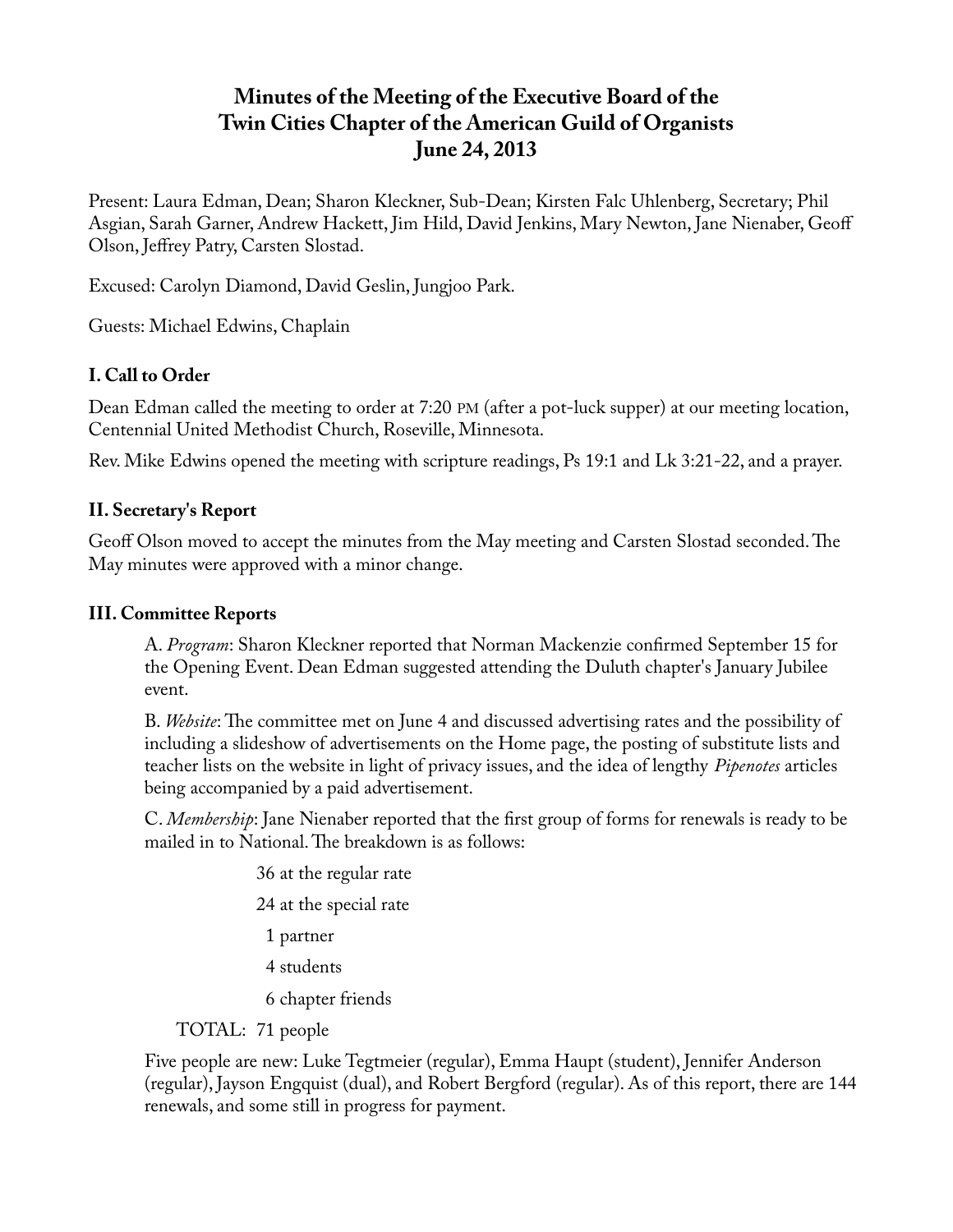D. Pipedreams *Scholarship*: There were no applicants for the scholarship this spring. Phil Asgian suggested that we ask that a link be added from the *Pipedreams* website to the TCAGO *Pipedreams* Scholarship page and that Michael Barone announce it during the *Pipedreams* radio program. Mary Newton offered to be a liaison between piano teachers and organists to encourage piano students to apply.

E. *Professional Concerns*: Jeff Patry proposed new guidelines for substantially higher salaries, hourly rates, substitute fees, and wedding fees. Carsten Slostad agreed that determining an hourly rate is helpful for determining a fee for the times an occasional and/or unusual task arises. Kirsten Uhlenberg suggested a five-year plan for incorporating a significant rise in rates. Phil Asgian suggested that a survey of the membership be taken. Andrew Hackett suggested that degrees earned be kept as a factor in determining substitute fees.

### **IV. New Business**

A. Board meetings for 2013-14 are scheduled: August 26, September 23, October 28, November 25, January 27, February 24, March 24, April 28, May 19, and June 30. There are no meetings in July or December.

B. *Pipenotes* newsletter: Dean Edman conveyed Merritt Nequette's suggestion that more pages be added to the hard copy edition of the newsletter since the cost would be minimal and about 100 members still receive it. It has been discussed in the past that in order to continue printing and mailing the full newsletter edition as a hard copy, the membership fee for those members would need to be raised, and that option was discarded. It was agreed that the number of pages not be increased so that printing and mailing expenses continue to decrease.

C. New Publicity chair: A new chair has not yet been determined at this time.

D. New Hospitality chair: A new chair has not yet been determined at this time.

E. Recognition: In addition to recognizing Bob Anderson, Charles Hendrickson, and Kathryn Moen for their service to the Chapter at the dinner after the September event, the Board agreed to recognize long-term members, as well.

F. Summer Get-togethers, social events to introduce people to the TCAGO and to encourage membership, are being planned for a second year and will be hosted by Laura Edman, David Geslin, Stephen Hamilton, Mary Newton, Jeff Patry, and John Salveson at two different venues in the metro area.

G. Springfield (Missouri) Convention: Dean Edman reported that Regional convention was a success and the highlight was Jessica Park winning the Regional Competition. Jessica was the winner of our own TCAGO Student Competition this spring.

H. The Board welcomes Sarah Garner, Jim Hild, and Jungjoo Park as new board members. Also, the Board thanks outgoing board members Carolyn Diamond, Andrew Hackett, and Geoff Olson for their service.

Phil Asgian moved to adjourn and Carsten Slostad seconded.

The next meeting will be held on Monday, August 26 at 6:30 PM at a place TBD.

Respectfully submitted,